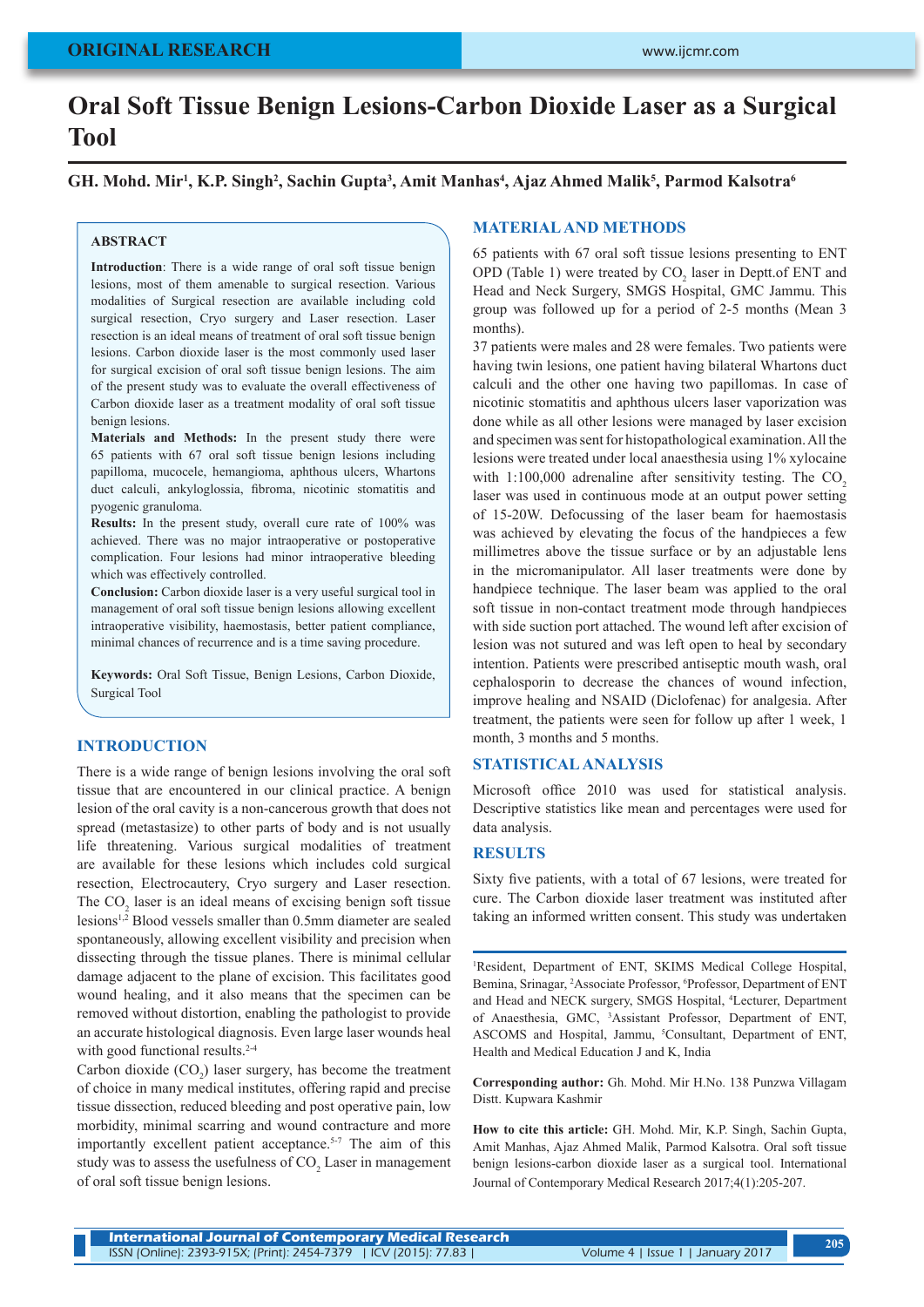| S.                              | Lesion                 | <b>No. of lesions</b> | Percentage |
|---------------------------------|------------------------|-----------------------|------------|
| No.                             |                        |                       |            |
|                                 | Papilloma              | 25                    | 37.31%     |
| 2                               | Mucocele               | 22                    | 32.84%     |
| 3                               | Hemangioma             | 7                     | 10.45%     |
| $\overline{4}$                  | Aphthous Ulcers        | 5                     | 7.47%      |
| $\overline{\phantom{0}}$        | Whartons duct calculus | 3                     | 4.48%      |
| 6                               | Ankyloglossia          | $\overline{c}$        | 2.98%      |
| 7                               | Fibroma                |                       | 1.49%      |
| 8                               | Pyogenic granuloma     |                       | 1.49%      |
| 9                               | Nicotinic Stomatitis   | 1                     | 1.49%      |
|                                 | Total                  | 67                    | 100%       |
| <b>Table-1:</b> Type of lesions |                        |                       |            |

after getting the institutional ethics committee clearance. Four lesions including one papilloma, one mucocele, one haemangioma and ankyloglossia had minor intraoperative bleeding which was effectively controlled by defocussing the laser beam, silver nitrate cauterisation, Electrocautery and tying respectively. One patient with papilloma had an infected wound at one week follow up which was managed by debriding and antibiotic coverage, however this lesion showed delayed healing. Patients with submandibular calculi were managed with calculus removal and marsupialisation of duct. There was no stricture formation in these cases. Patient with nicotinic stomatitis showed recurrence and Second sitting laser treatment was needed. All the other lesions responded to single laser treatment. None of the lesions had significant postoperative bleeding. One patient with hemangioma had severe pain at first postoperative day which was managed by injectable NSAID and topical lignocaine jelly. Mucosal healing was complete at three weeks postoperatively except for one lesion of papilloma which showed delayed healing and one case of nicotinic stomatitis which showed recurrence on first treatment. At a mean follow-up of three months, all the patients had complete mucosal healing with normal appearing mucosa, with no residual/ recurrent lesion. Patient with Fibroma located adjacent to right upper third molar (figure 1) was an elderly male, having the lesion for past six months. This lesion was managed by laser excision (Figure 2) and had no intraoperative and postoperative bleeding. Follow up period of this patient remained uneventful. Patient with right side buccal mucosa papilloma (Figure 3) was managed by laser excision and at one week follow up the lesion was covered with healthy slough with mild perilesional edema. This patient showed complete healing at three weeks.

## **DISCUSSION**

Oral soft tissue benign lesions are the non malignant conditions of the oral cavity which needs to be managed properly with safety of treatment as priority. The usual modalities of treatment for oral soft tissue benign lesion have been scalpel excision, electrocautery or cryotherapy. The carbon dioxide laser has certain advantages over the scalpel and cryoprobe in the management of oral soft tissue benign lesion,<sup>8</sup> especially where large areas of epithelium are involved. Laser can control bleeding<sup>8,9</sup> both during and after the operation and the surgeon has excellent visibility during the operation.<sup>8</sup> In our study four lesions had minor intraoperative bleeding which was effectively controlled. There was no case of postoperative bleeding. Laser



Figure-1: Fibroma located adjacent to right upper third molar.



**Figure-2:** Immediate post laser excision of fibroma in same patient.



**Figure-3:** One week follow up of Papilloma right side buccal mucosa, excised by Carbon dioxide laser.

safety precautions were taken and all laser treatments were done in separate theatre with signboard. Protective eyeglasses were used by the surgeon, operating staff and patient during the procedure. Wounds were left open to heal after laser treatment and no suturing was done, except in one case for hemostasis. Following laser treatment epithelial regeneration is delayed, and wounds take longer to re-epithelialize than following excision surgery with sutures<sup>10</sup>, Wound healing was complete at three